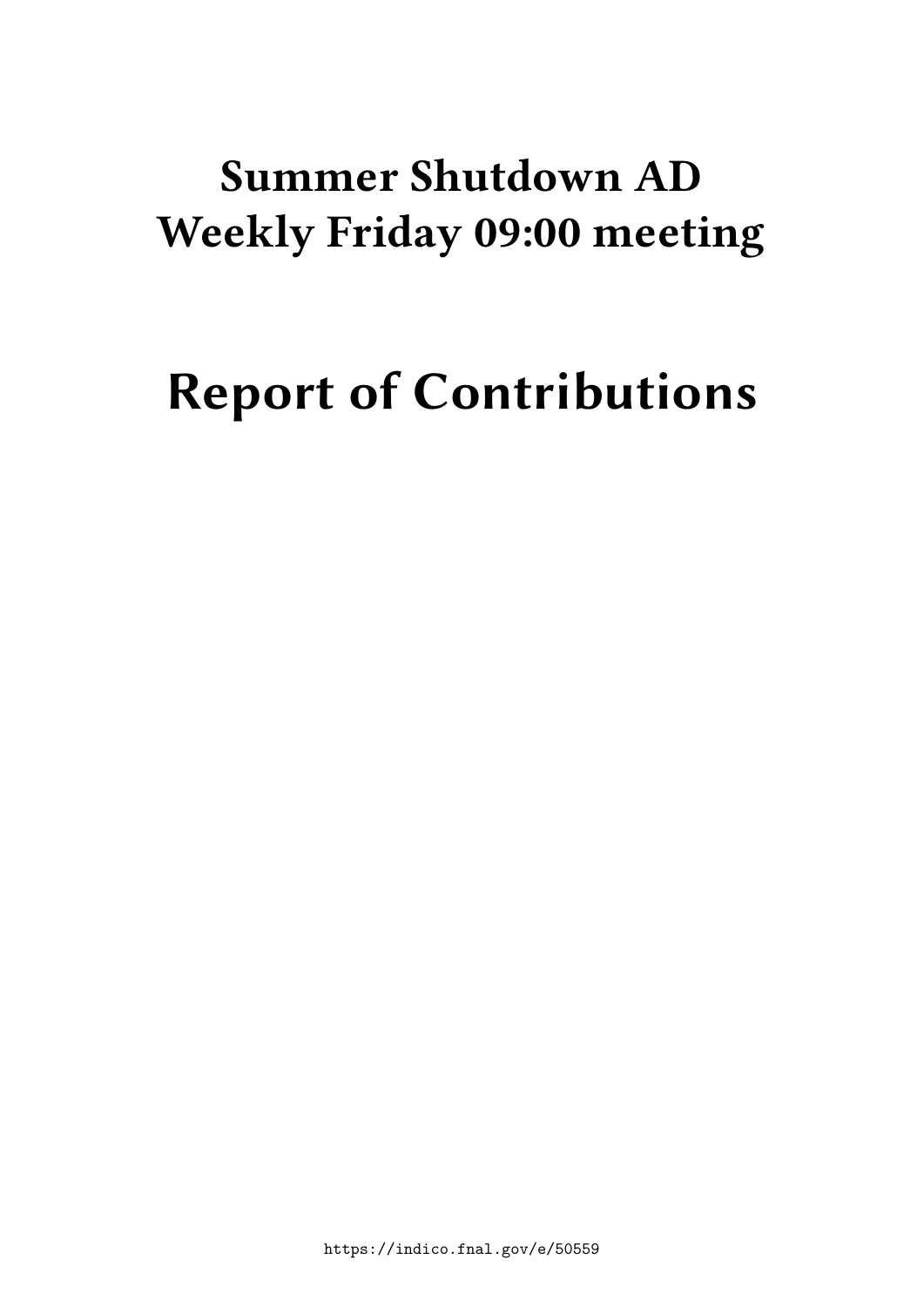Contribution ID: 0 Type: not specified

# **Alignment**

*Friday, August 20, 2021 9:50 AM (2 minutes)*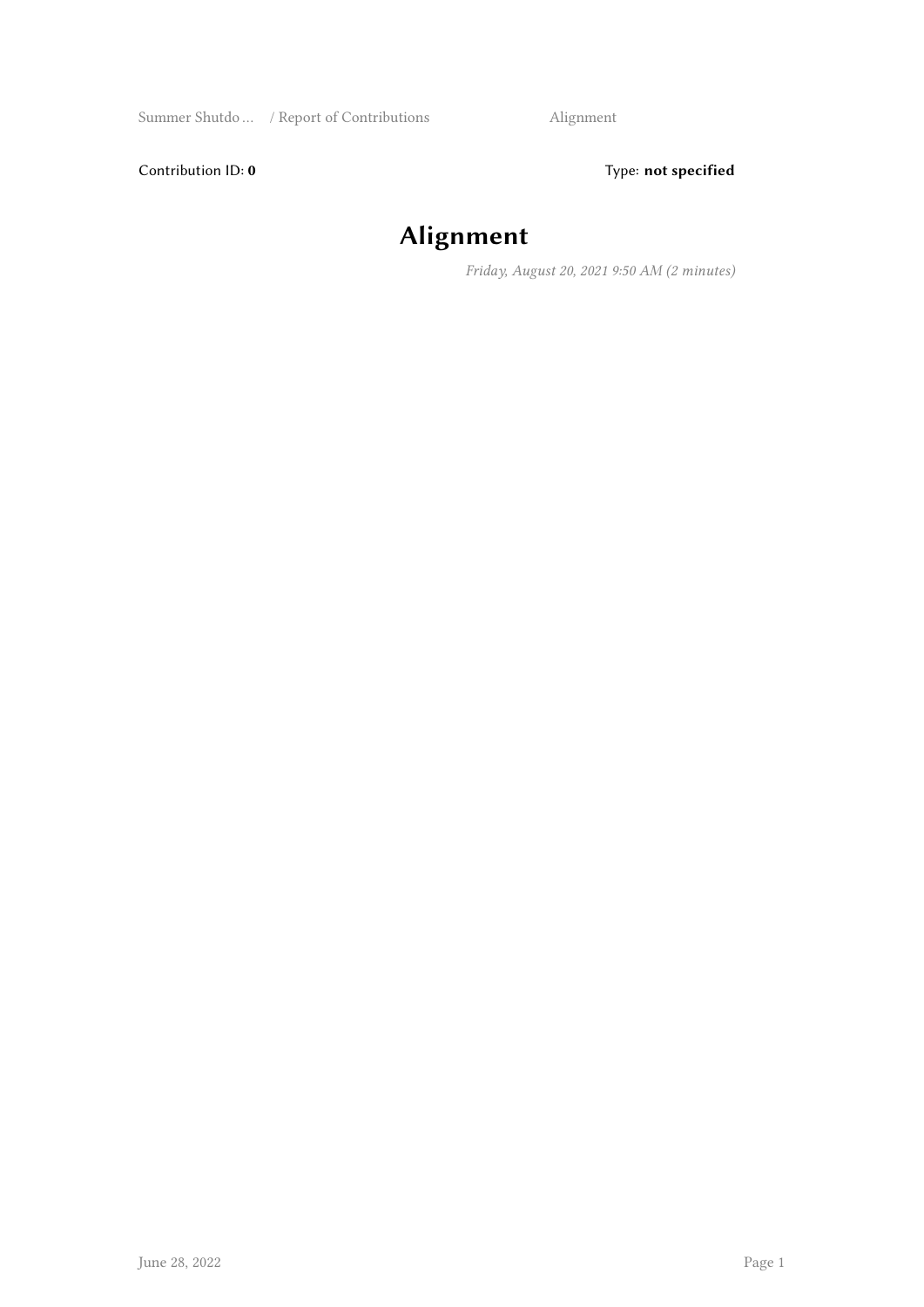Contribution ID: 1 Type: **not specified** 

## **EE Support**

*Friday, August 20, 2021 10:02 AM (2 minutes)*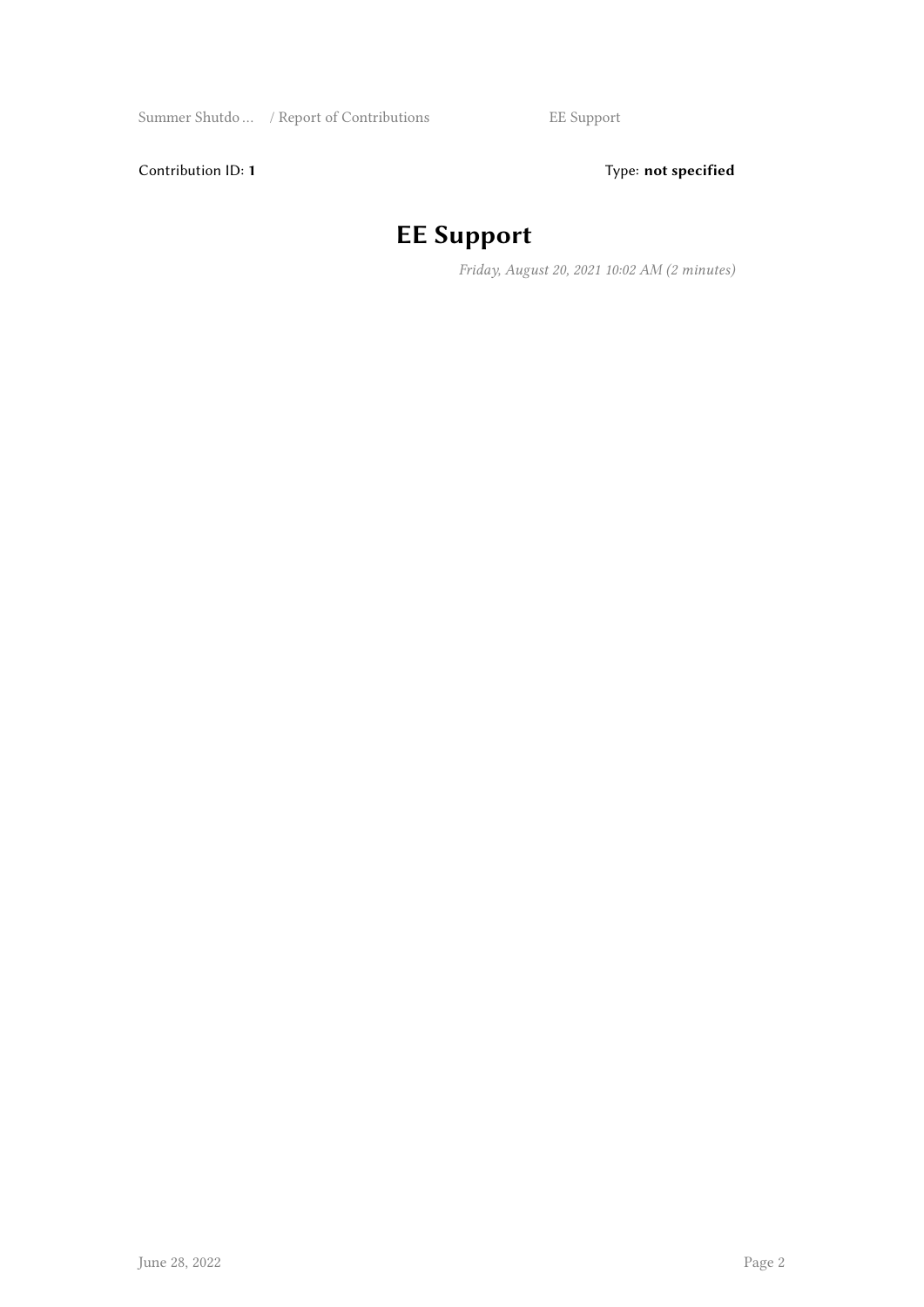Summer Shutdo … / Report of Contributions Run Co

Contribution ID: 2 Type: **not specified** 

#### **Run Co**

*Friday, August 20, 2021 9:04 AM (3 minutes)*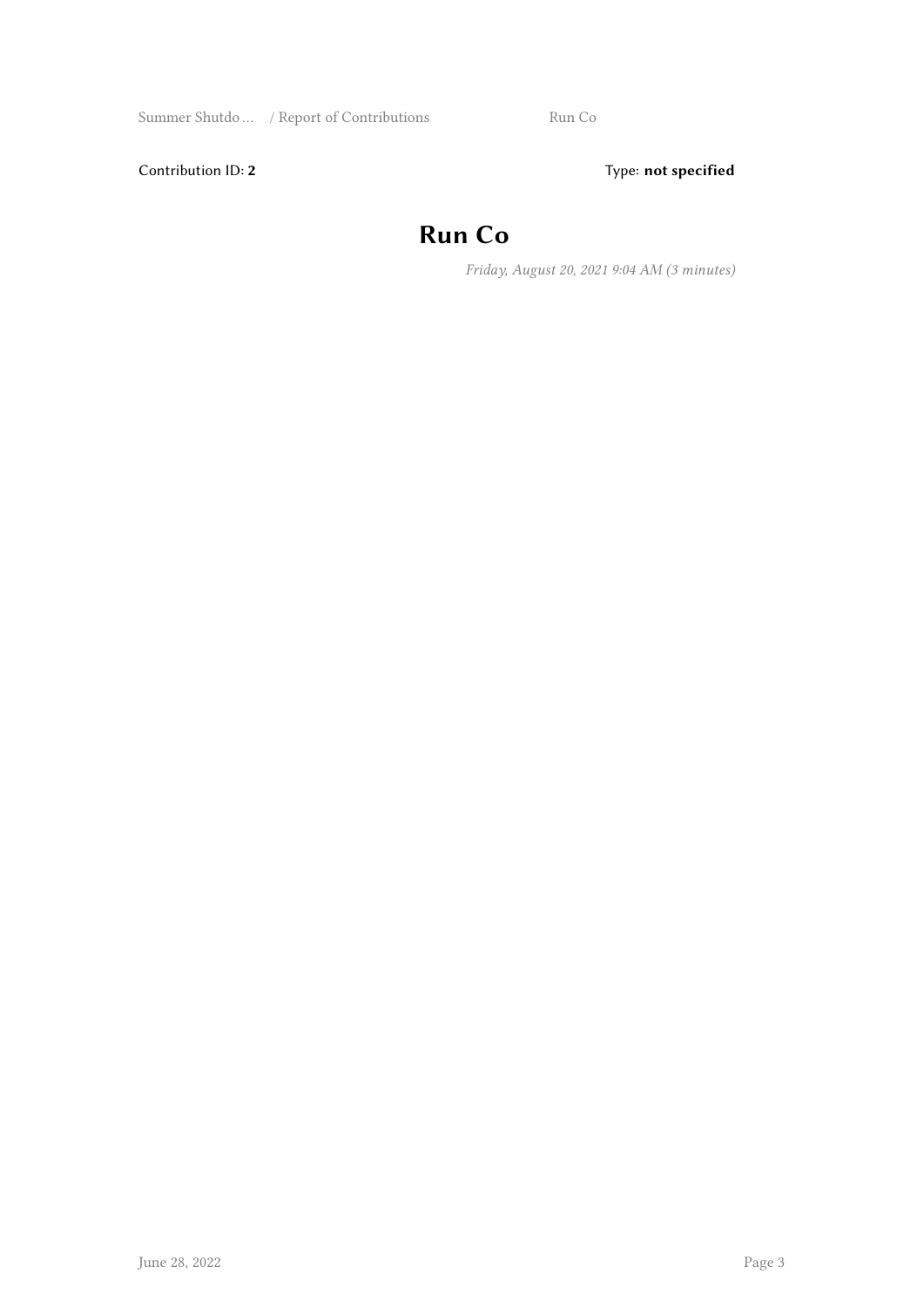Contribution ID: 3 Type: **not specified** 

## **Mechanical & Fluids**

*Friday, August 20, 2021 10:07 AM (1 minute)*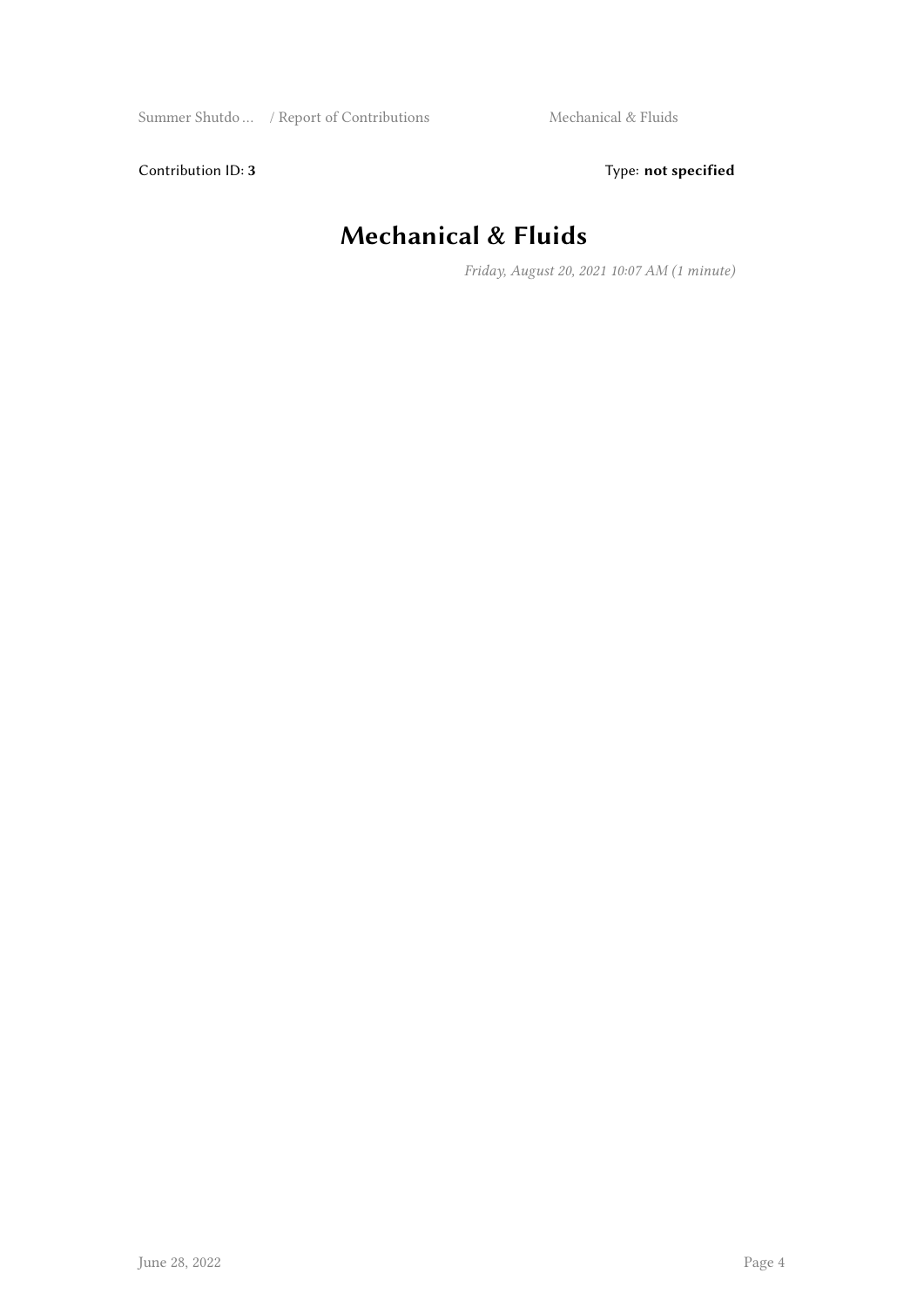Contribution ID: 4 Type: **not specified** 

# **PIP-II Injector Test**

*Friday, August 20, 2021 9:46 AM (2 minutes)*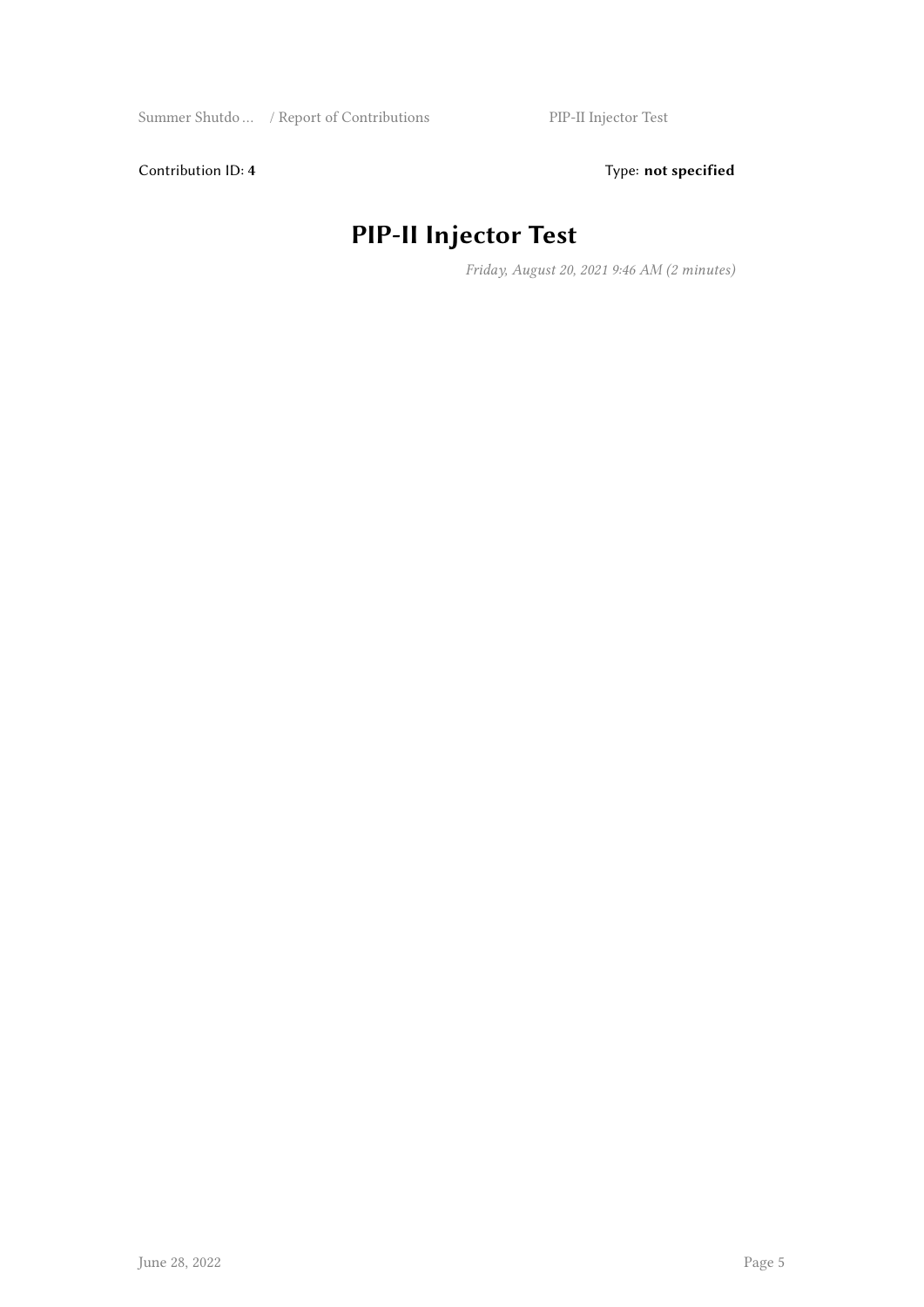Contribution ID: 5 Type: **not specified** 

## **Main Injector & Recycler**

*Friday, August 20, 2021 9:25 AM (1 minute)*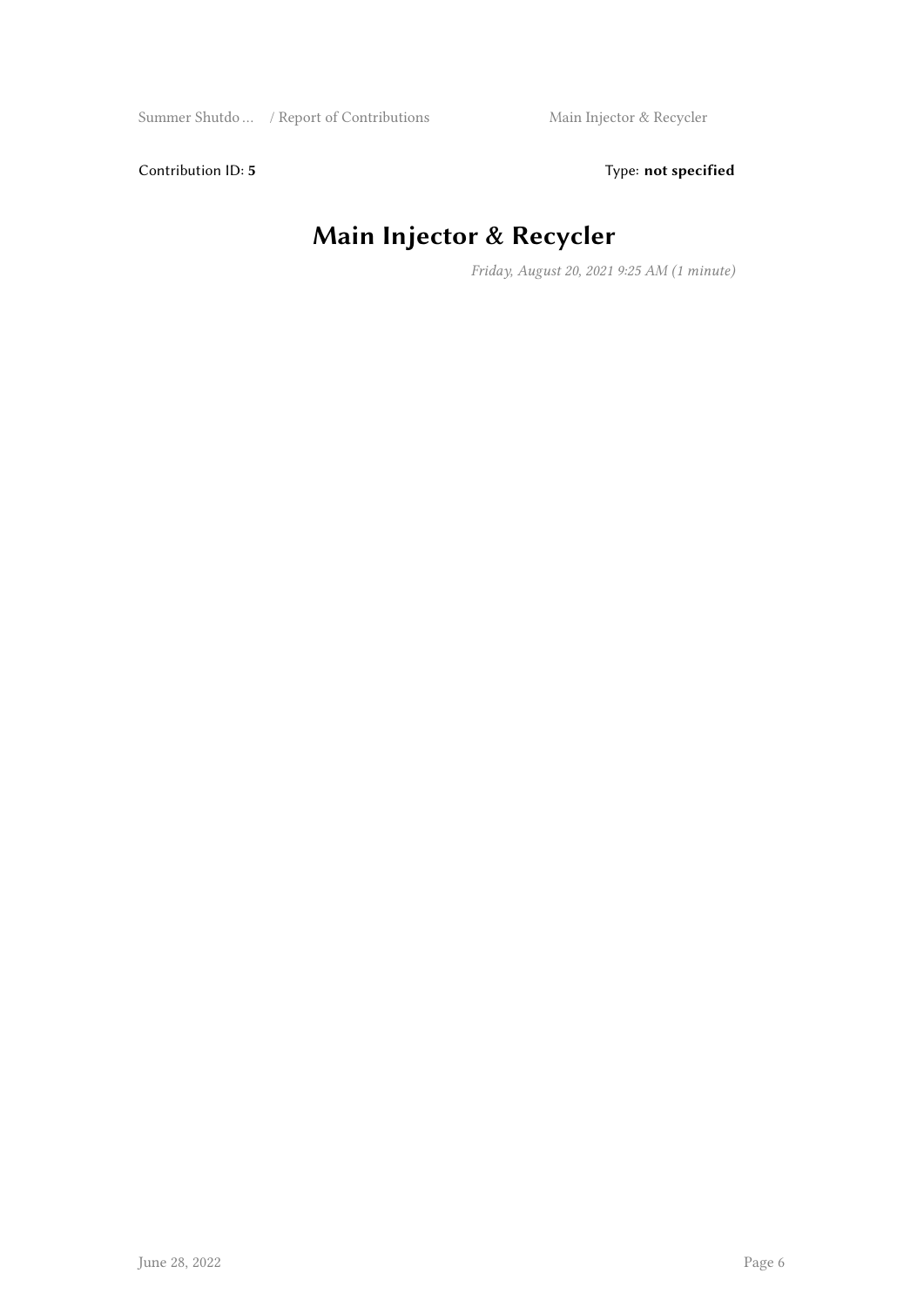Contribution ID: 6 Type: not specified

## **Crew Chief Report**

*Friday, August 20, 2021 9:00 AM (3 minutes)*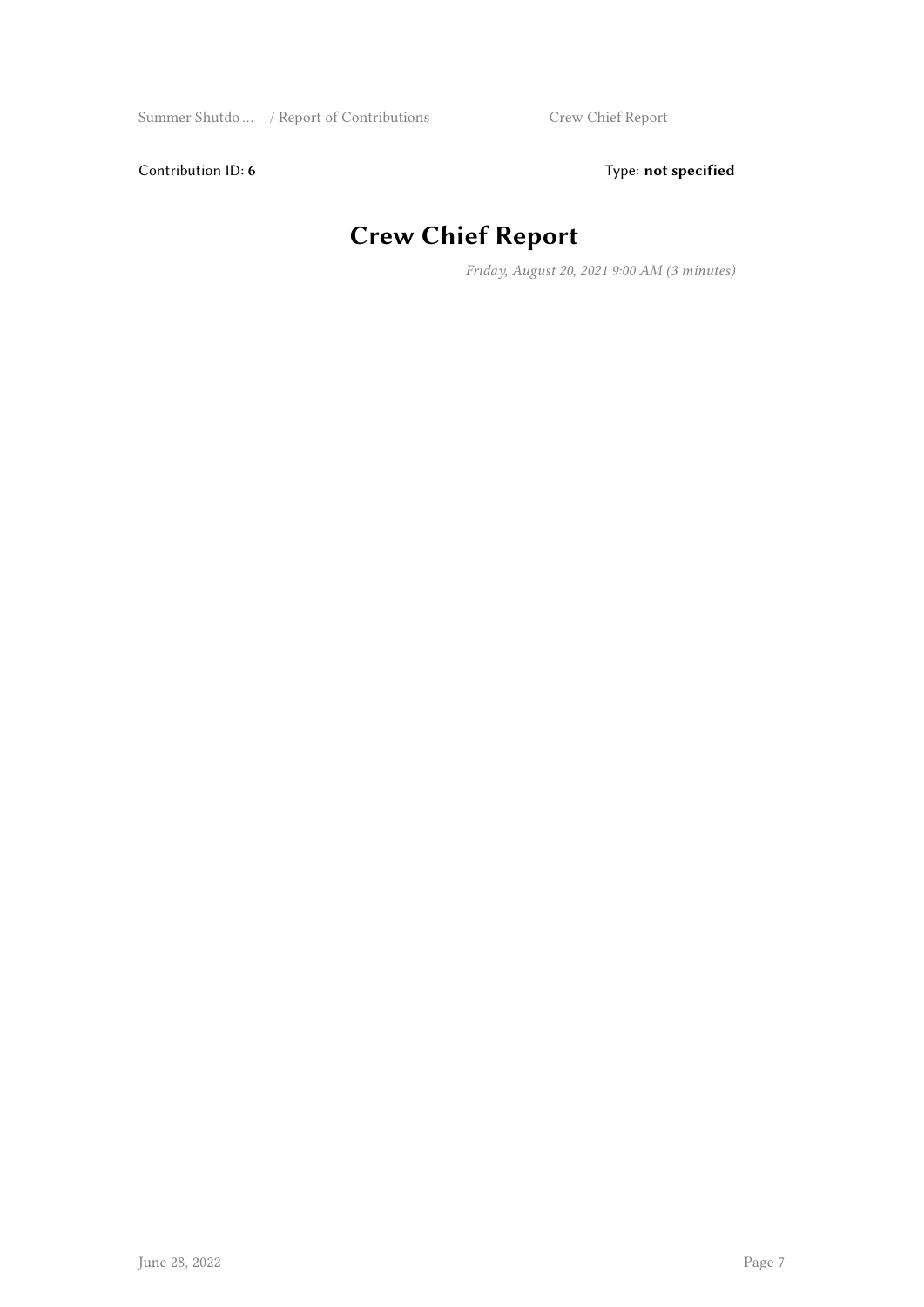Contribution ID: 7 Type: **not specified** 

#### **Instrumentation**

*Friday, August 20, 2021 10:04 AM (2 minutes)*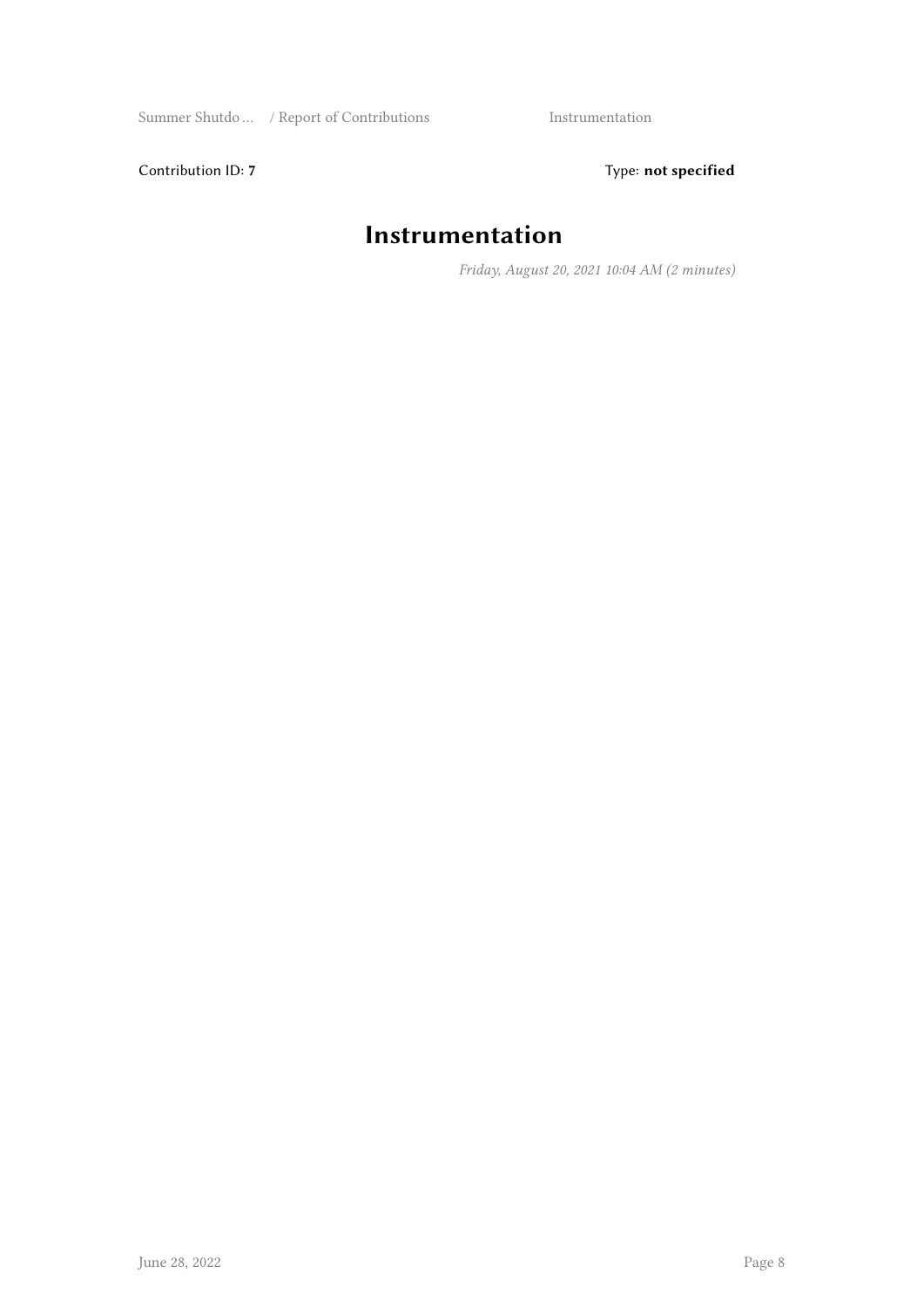Summer Shutdo ... / Report of Contributions Booster

Contribution ID: 8 Type: **not specified** 

#### **Booster**

*Friday, August 20, 2021 9:18 AM (1 minute)*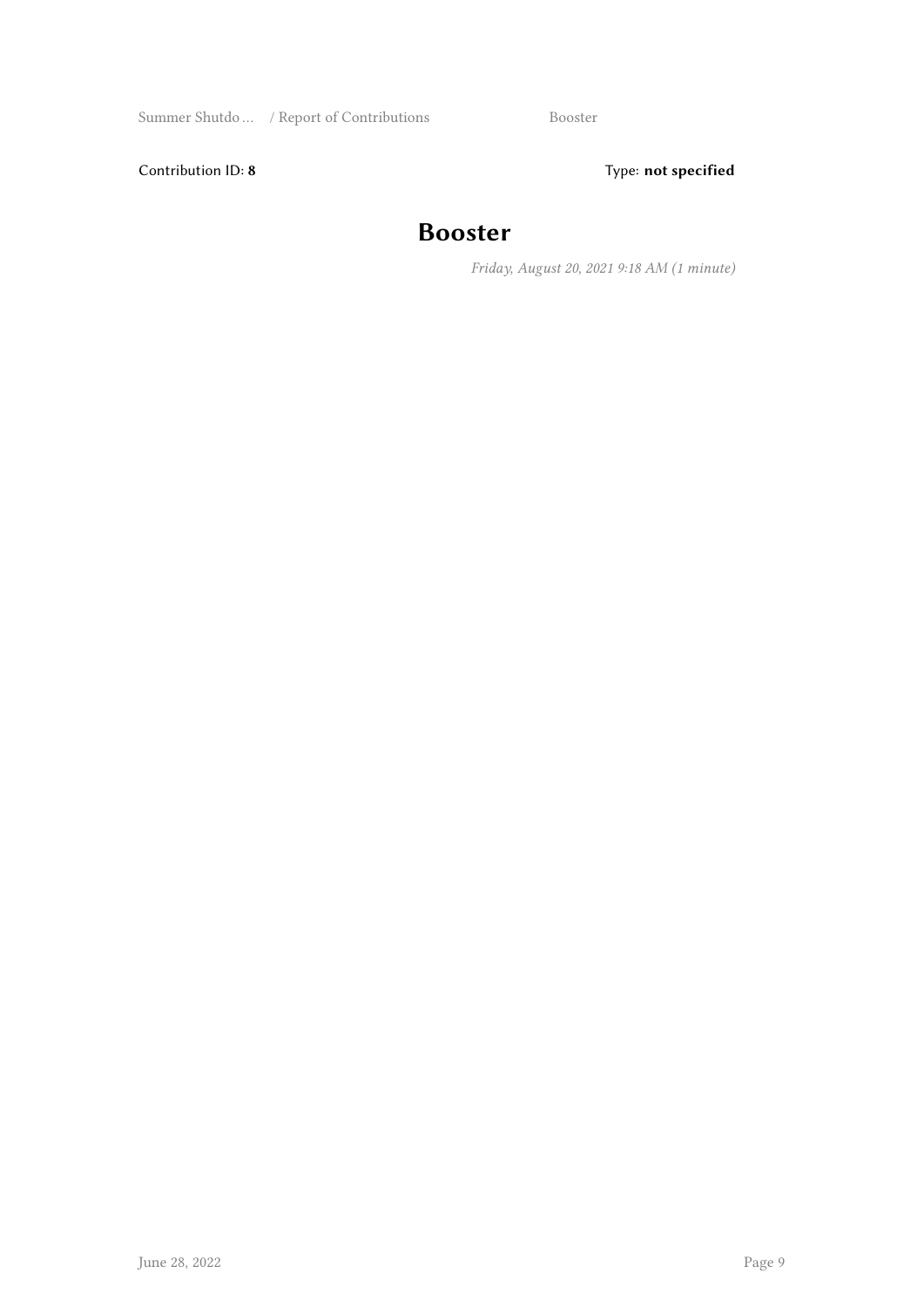Contribution ID: 9 Type: **not specified** 

# **Muon Rings**

*Friday, August 20, 2021 9:33 AM (2 minutes)*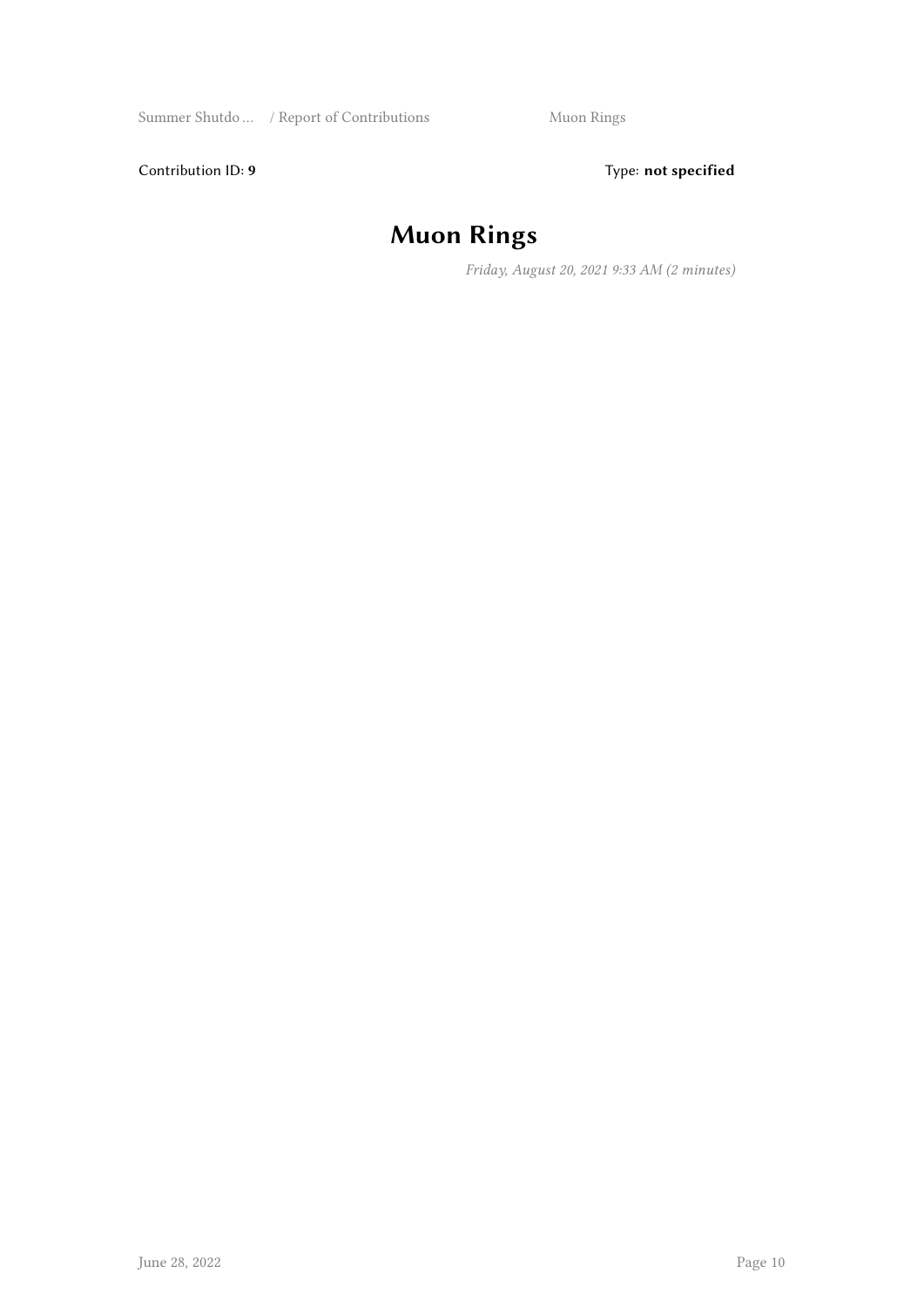Summer Shutdo … / Report of Contributions NuMI

Contribution ID: 10 **Type:** not specified

#### **NuMI**

*Friday, August 20, 2021 9:28 AM (1 minute)*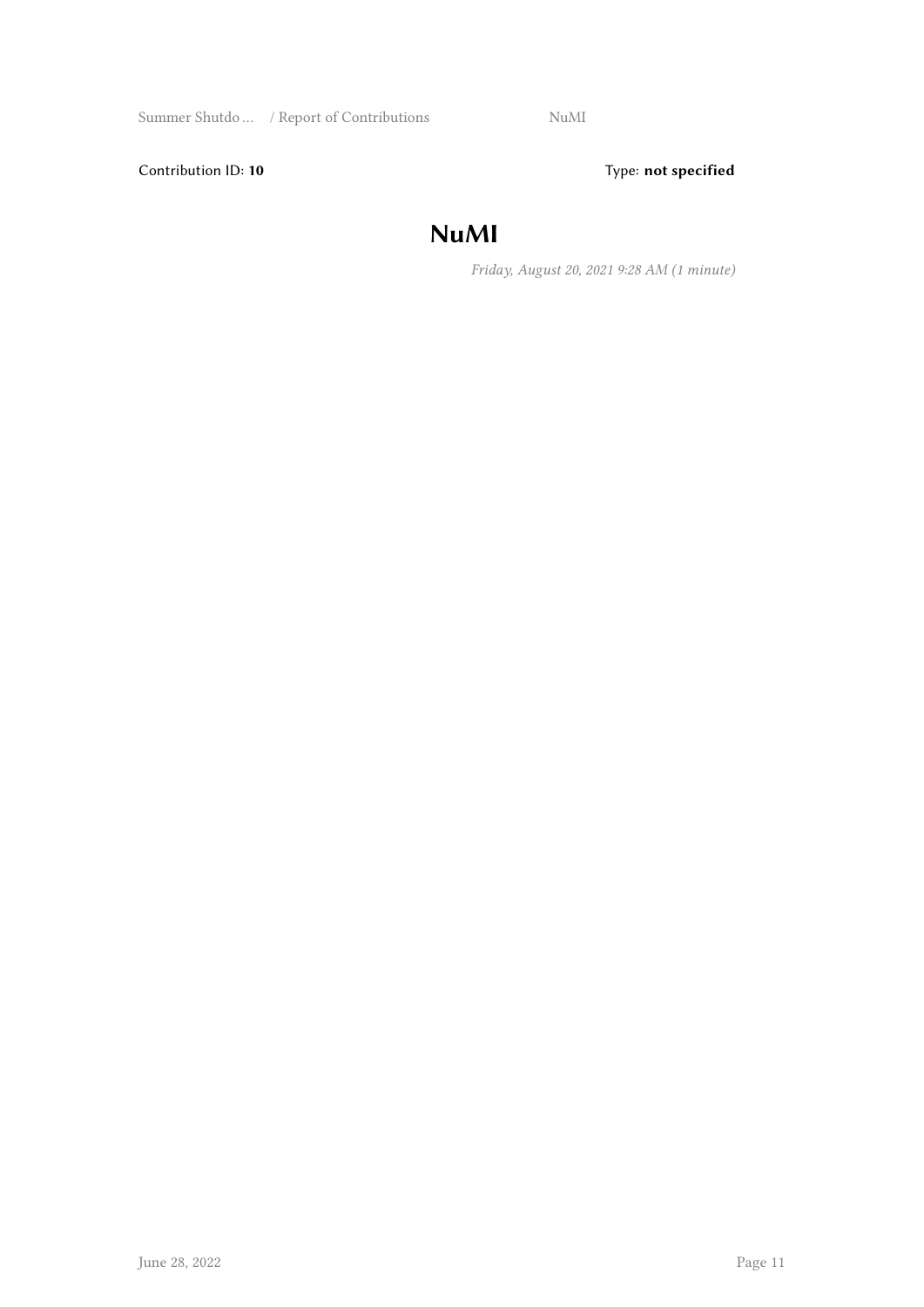Contribution ID: 11 Type: **not specified** 

#### **Booster Neutrino**

*Friday, August 20, 2021 9:20 AM (2 minutes)*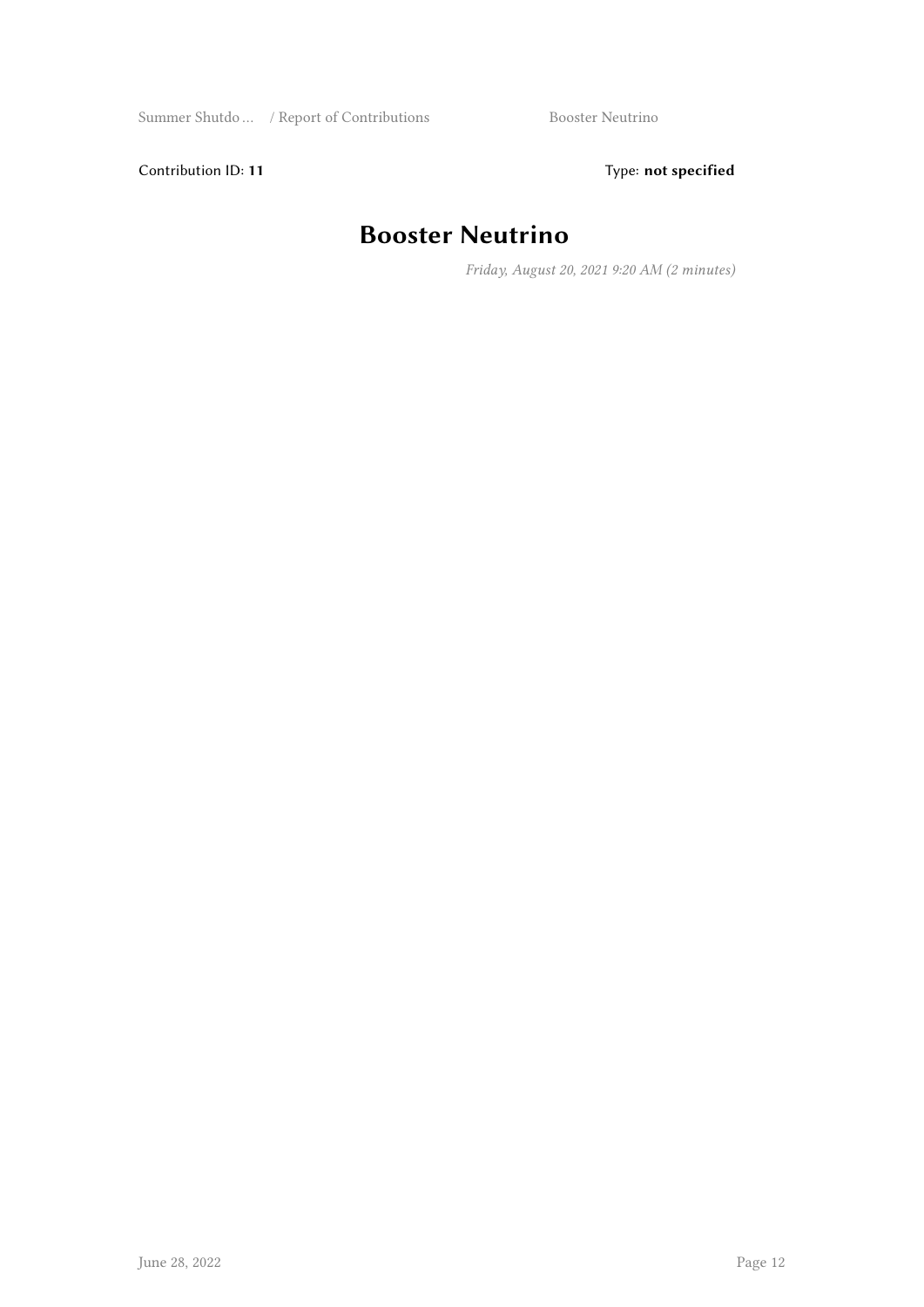Contribution ID: 12 Type: **not specified** 

# **IERC site prep**

*Friday, August 20, 2021 10:16 AM (1 minute)*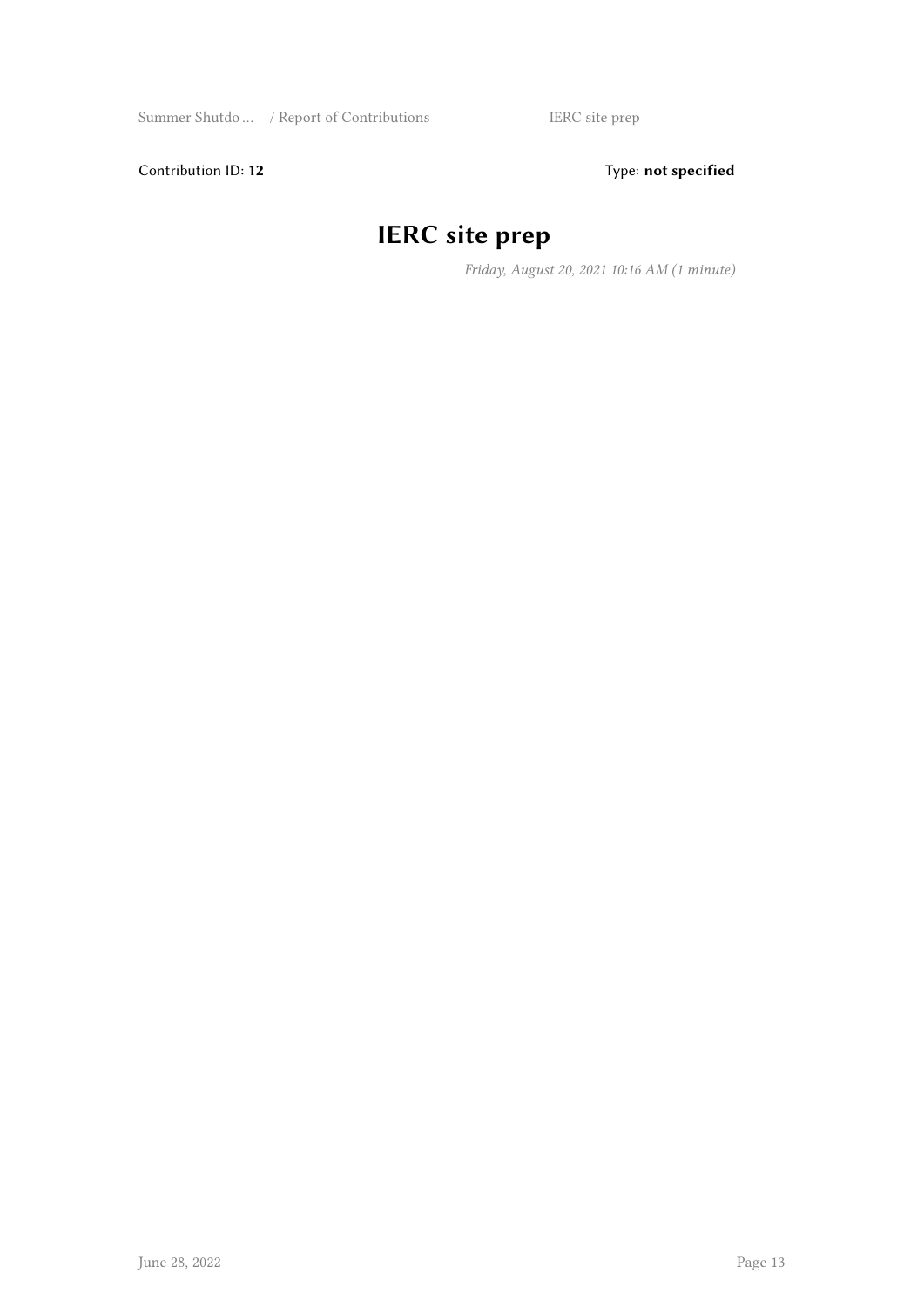Summer Shutdo ... / Report of Contributions Cryo

Contribution ID: 13 Type: **not specified** 

## **Cryo**

*Friday, August 20, 2021 9:56 AM (2 minutes)*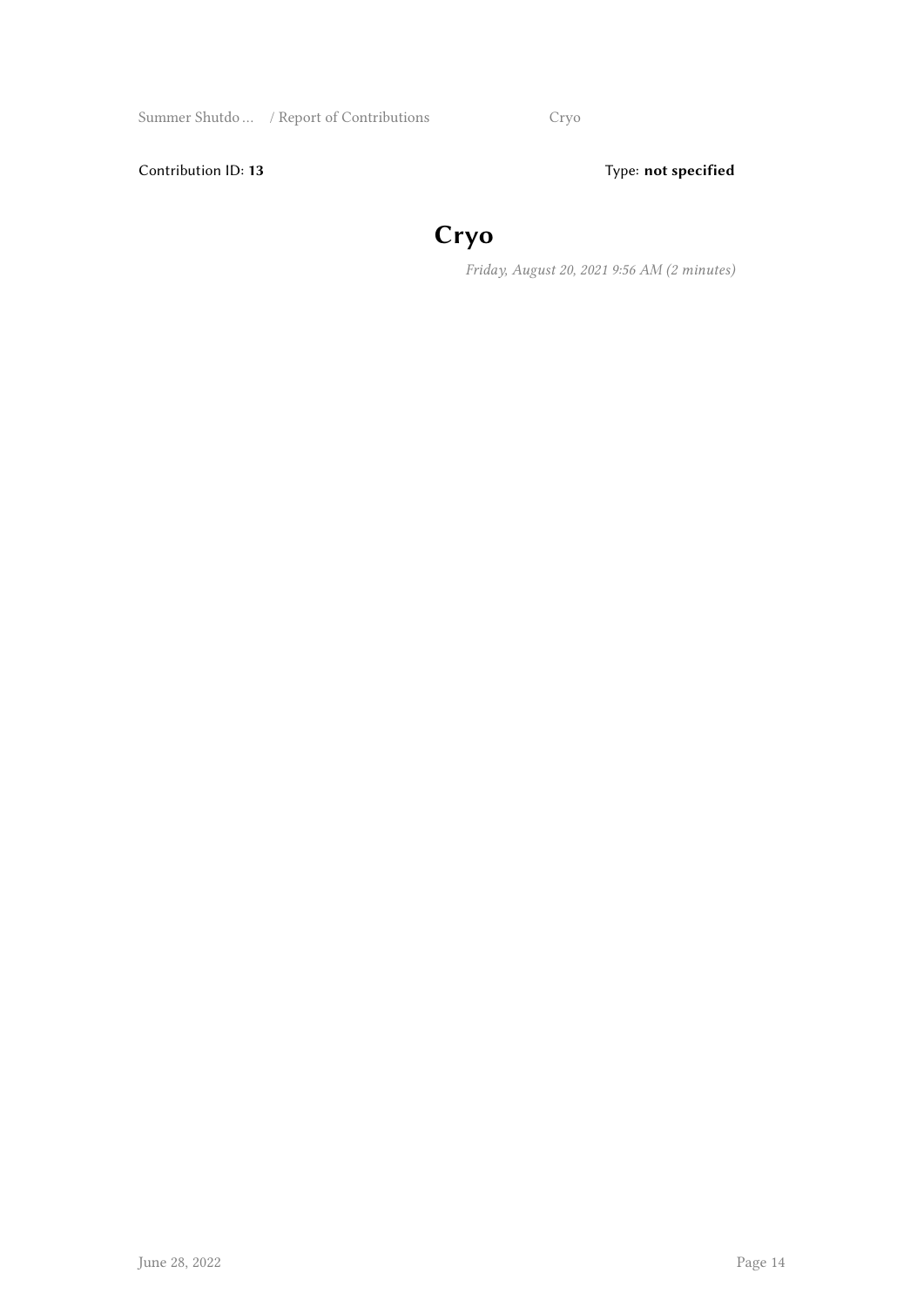Contribution ID: 14 Type: **not specified** 

#### **LBNF Project**

*Friday, August 20, 2021 10:18 AM (2 minutes)*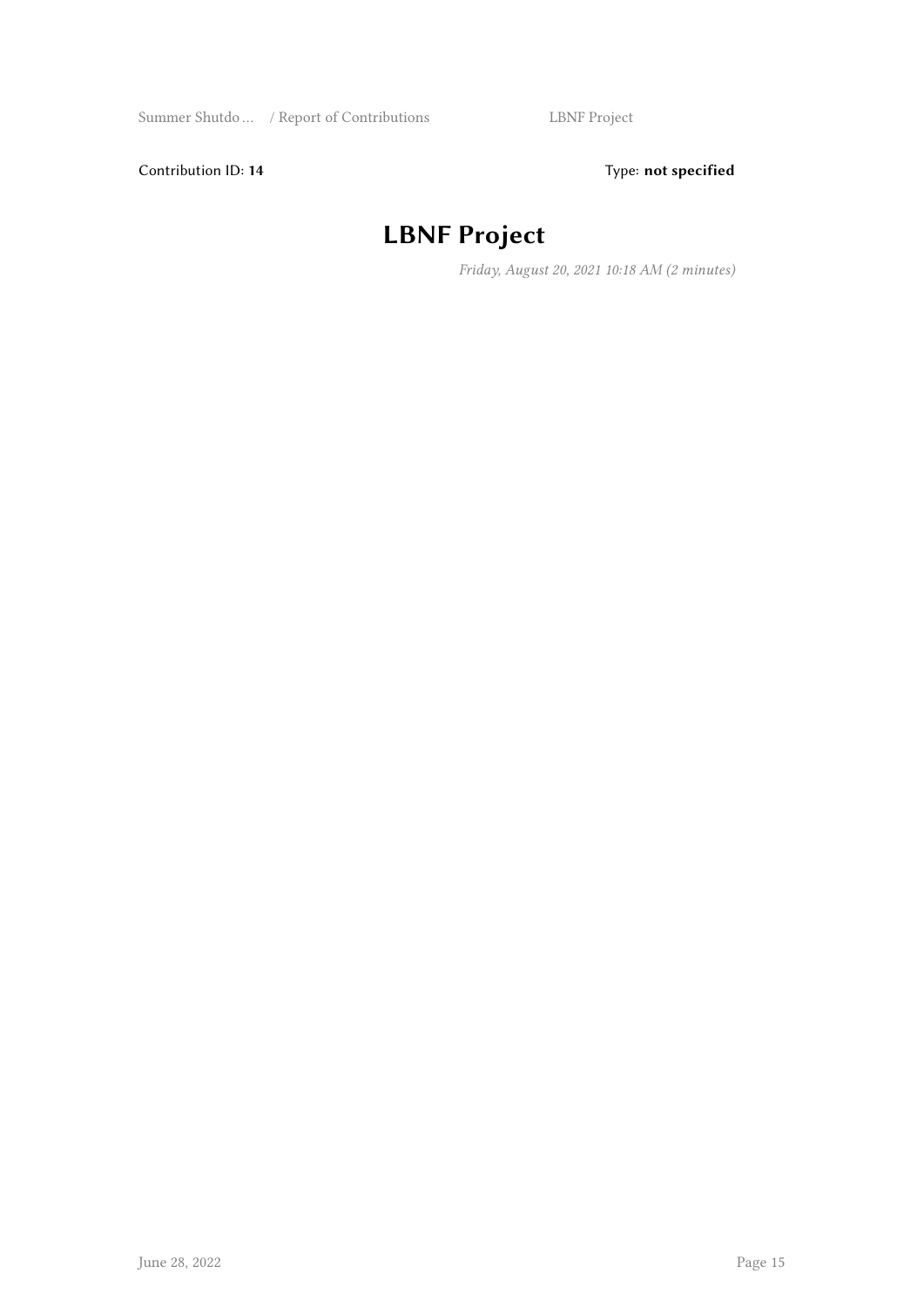Contribution ID: 15 Type: **not specified** 

# **BNB Experiments**

*Friday, August 20, 2021 9:23 AM (2 minutes)*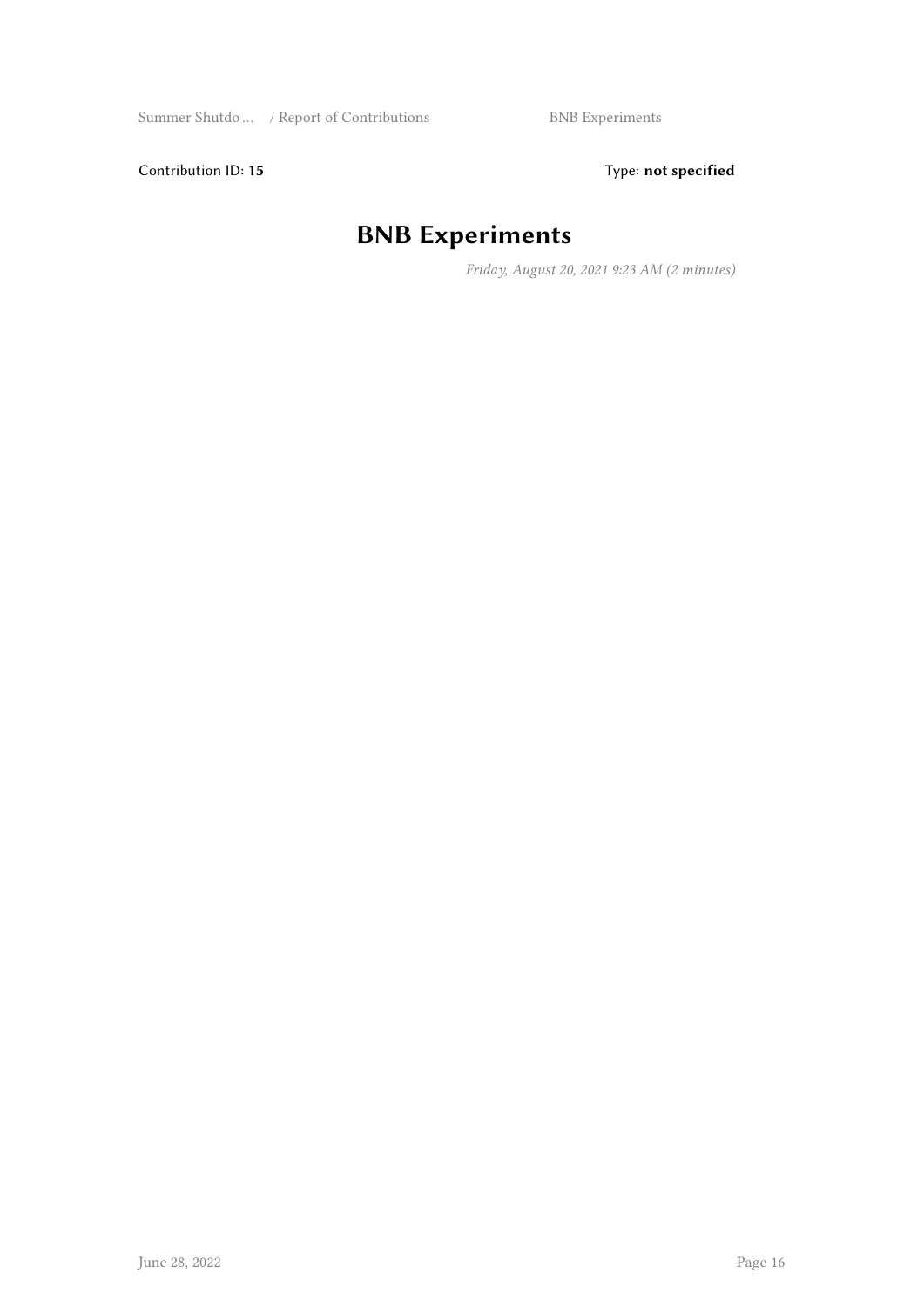Summer Shutdo ... / Report of Contributions FESS

Contribution ID: 16 Type: not specified

#### **FESS**

*Friday, August 20, 2021 10:13 AM (2 minutes)*

**Presenter:** GILBERT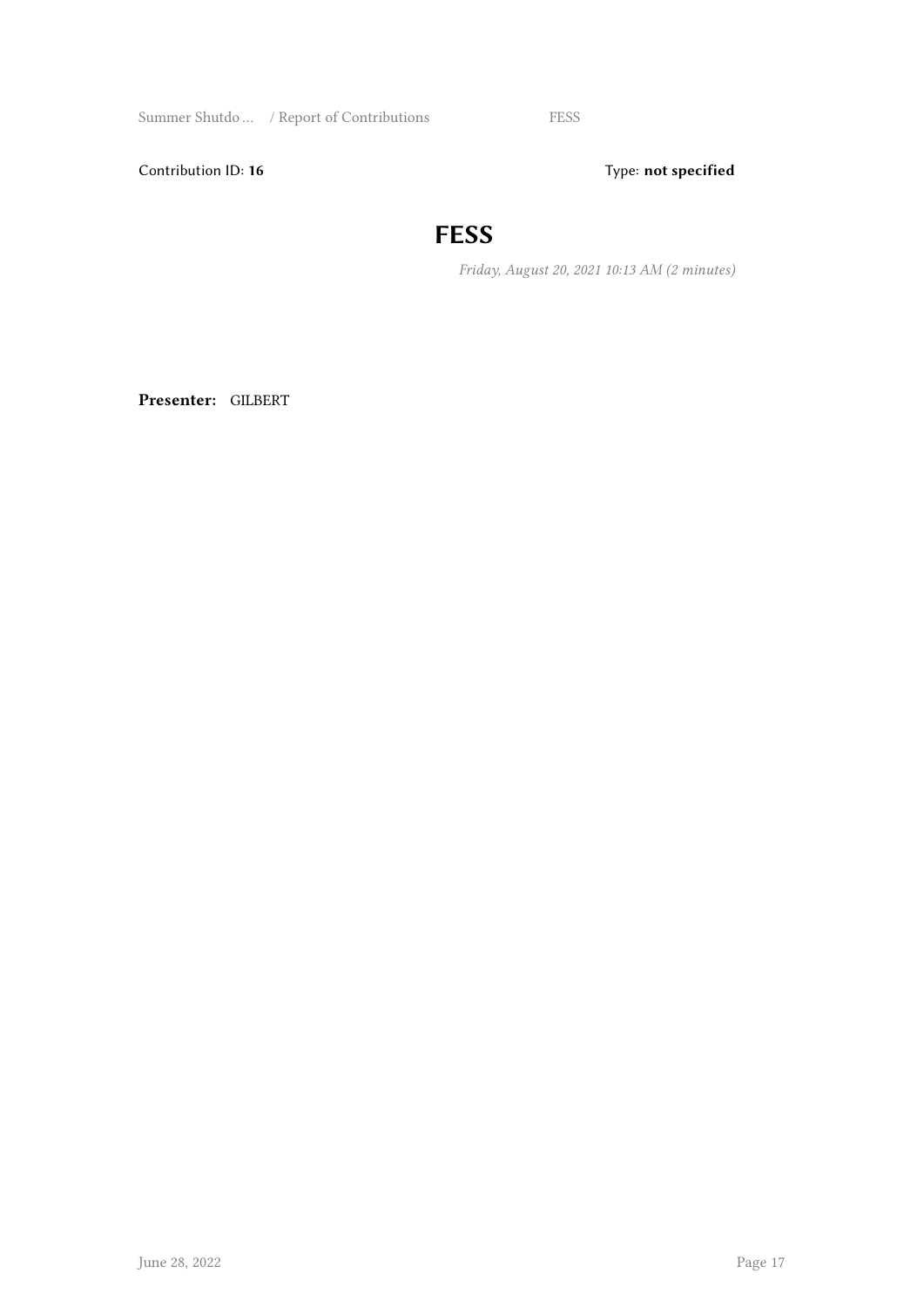Contribution ID: 17 Type: **not specified** 

#### **Controls**

*Friday, August 20, 2021 9:53 AM (2 minutes)*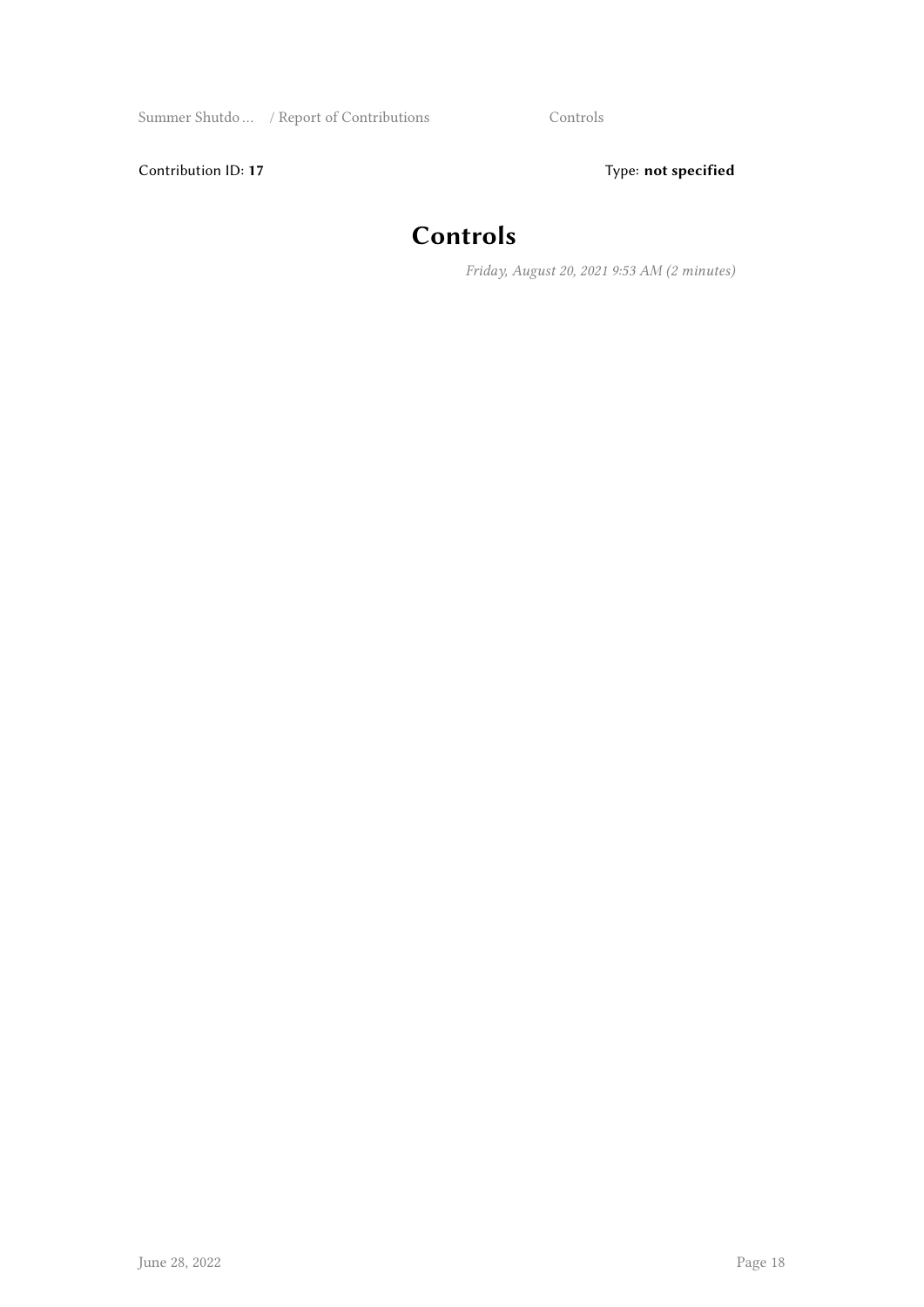Summer Shutdo ... / Report of Contributions MTA

Contribution ID: 18 Type: not specified

#### **MTA**

*Friday, August 20, 2021 9:12 AM (2 minutes)*

**Summary**

**Presenters:** MILLER, Alyssa; ST.JOHN, Jason (Fermilab)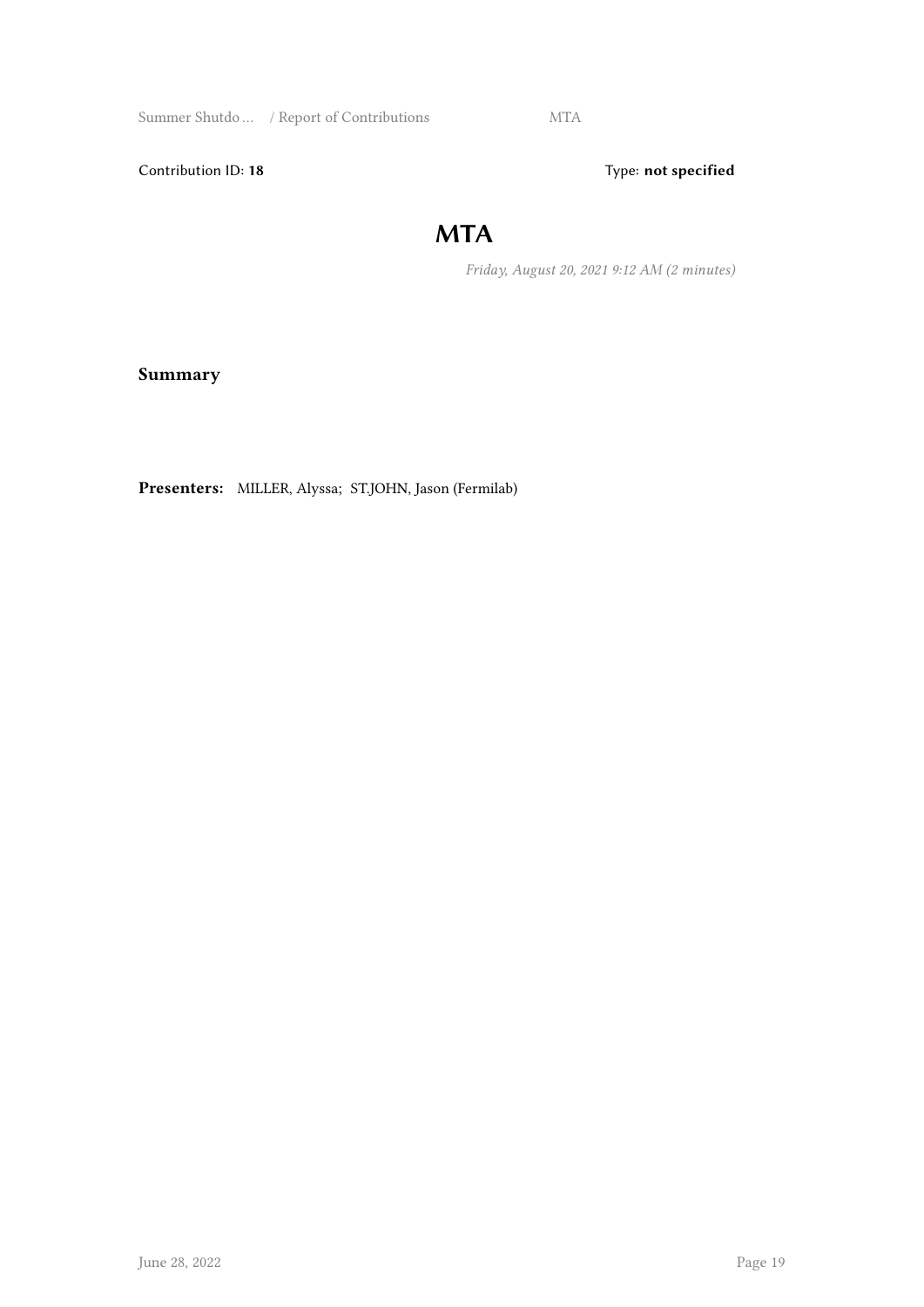Contribution ID: 19 Type: **not specified** 

#### **Summer Shutdown 2021**

*Friday, August 20, 2021 10:21 AM (2 minutes)*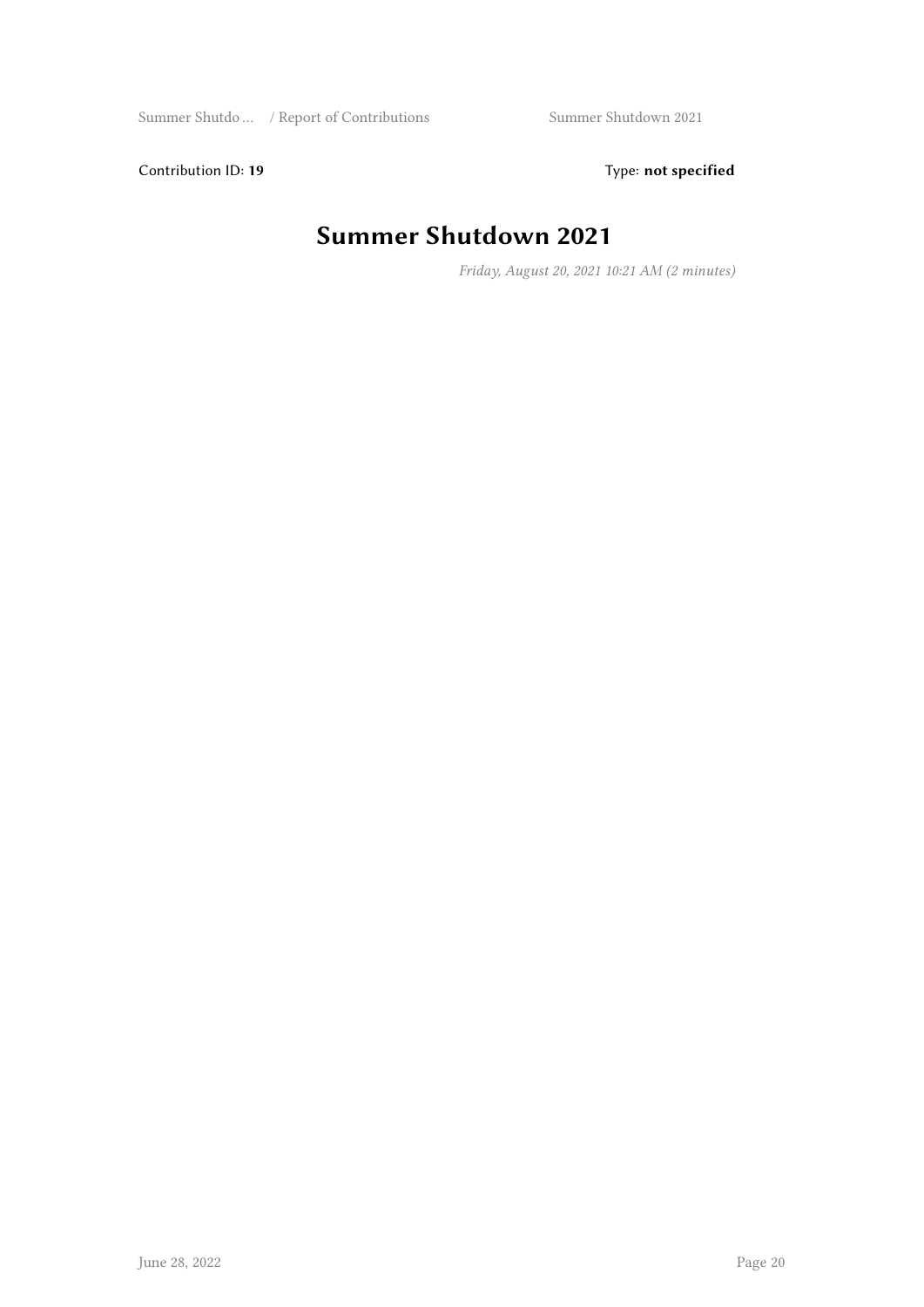Summer Shutdo … / Report of Contributions ES&H

Contribution ID: 20 Type: **not specified** 

#### **ES&H**

*Friday, August 20, 2021 9:59 AM (2 minutes)*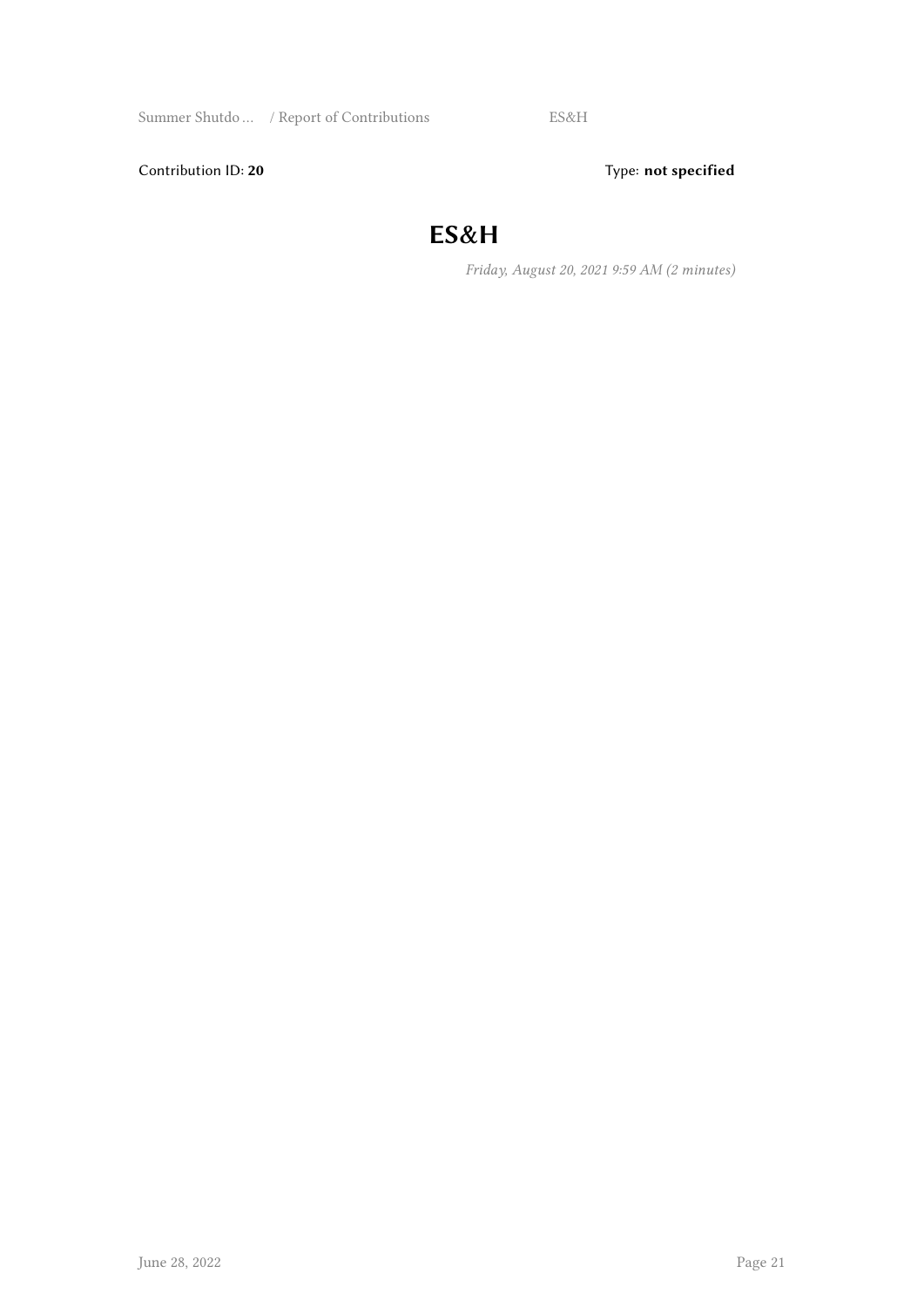Contribution ID: 21 Type: **not specified** 

#### **FAST/IOTA**

*Friday, August 20, 2021 9:44 AM (2 minutes)*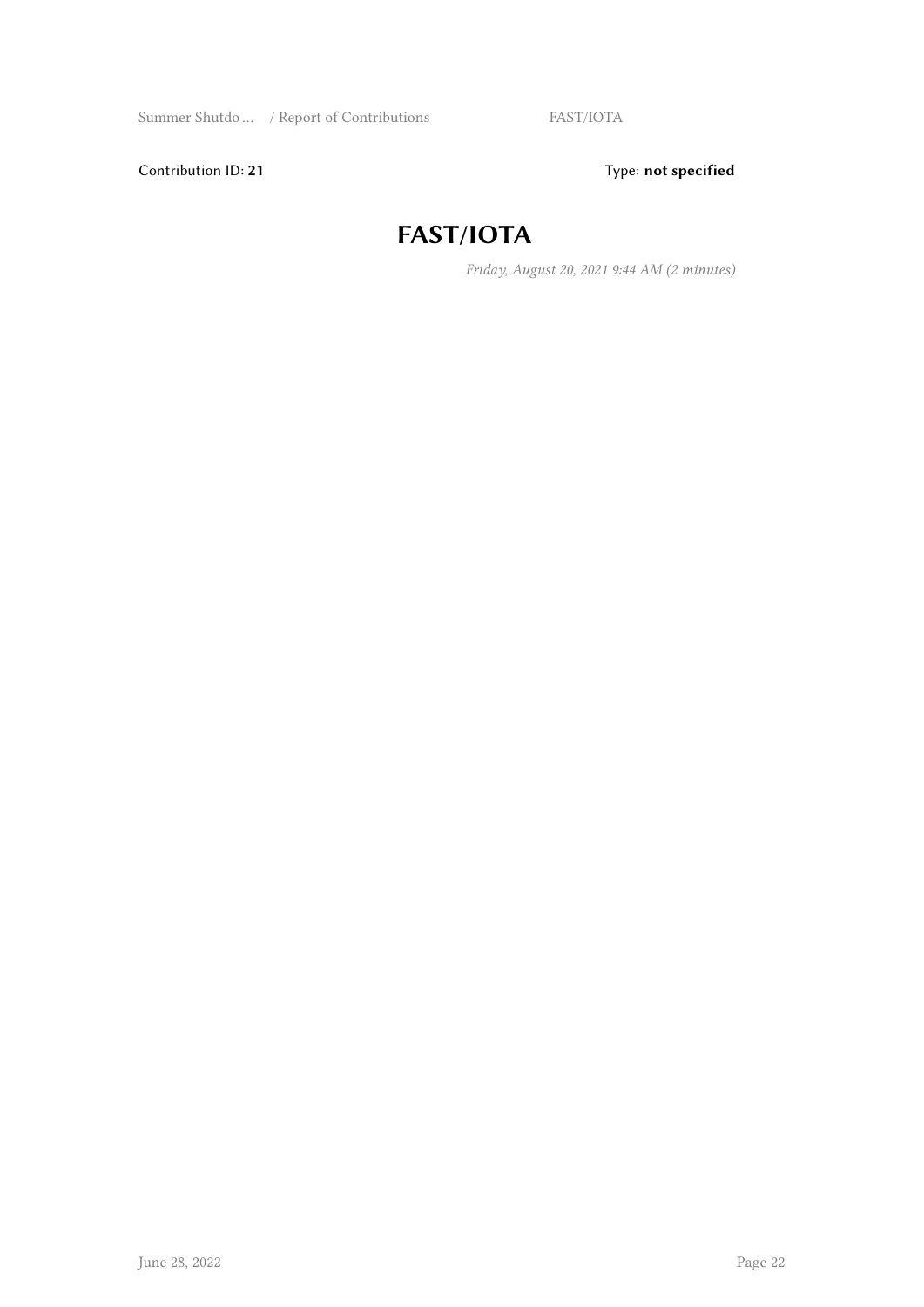Contribution ID: 22 Type: **not specified** 

#### **SY120, Neutrino Muon, Meson Test, Meson Center**

*Friday, August 20, 2021 9:38 AM (2 minutes)*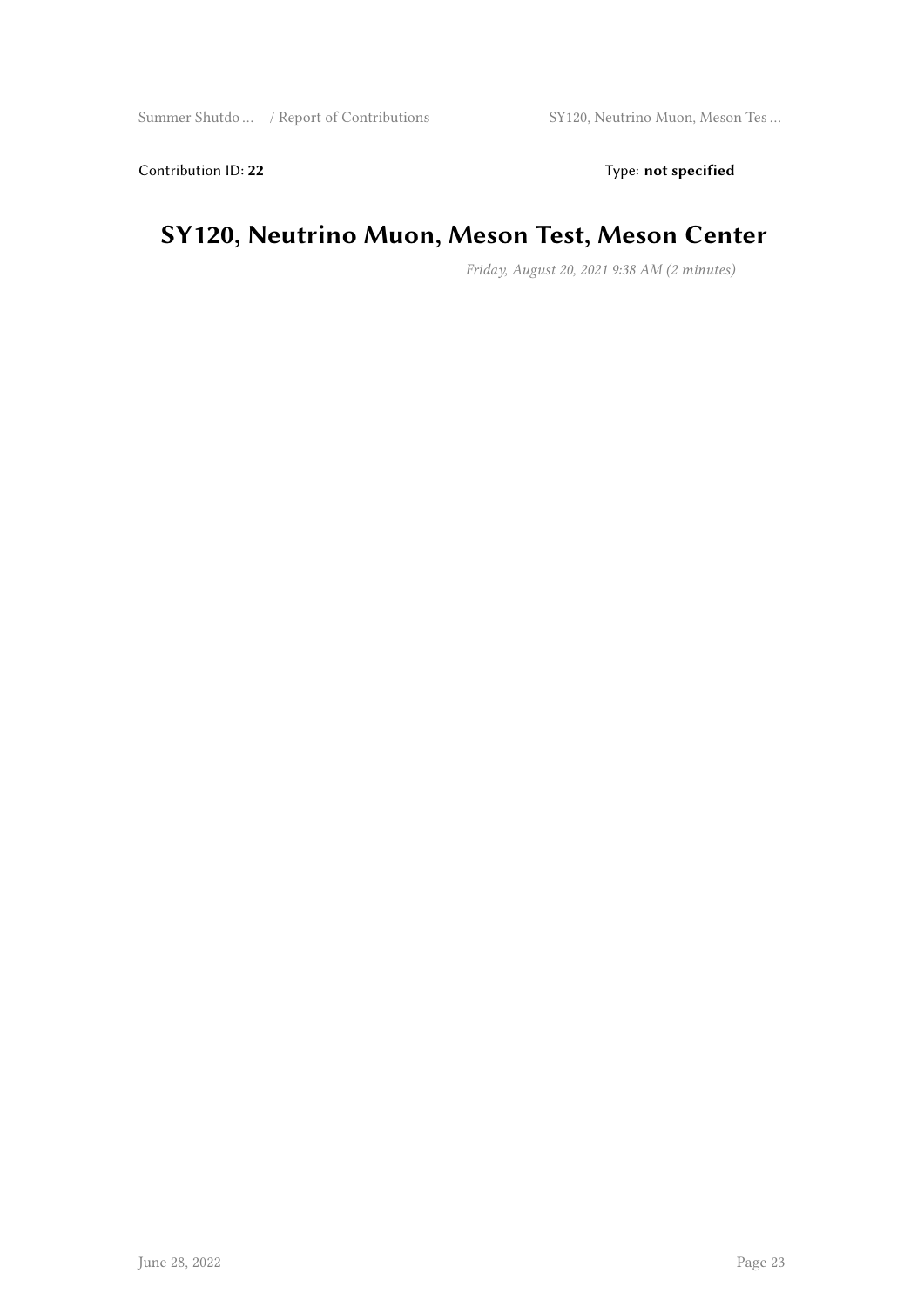Contribution ID: 23 Type: **not specified** 

# **SY120 Experiments**

*Friday, August 20, 2021 9:41 AM (2 minutes)*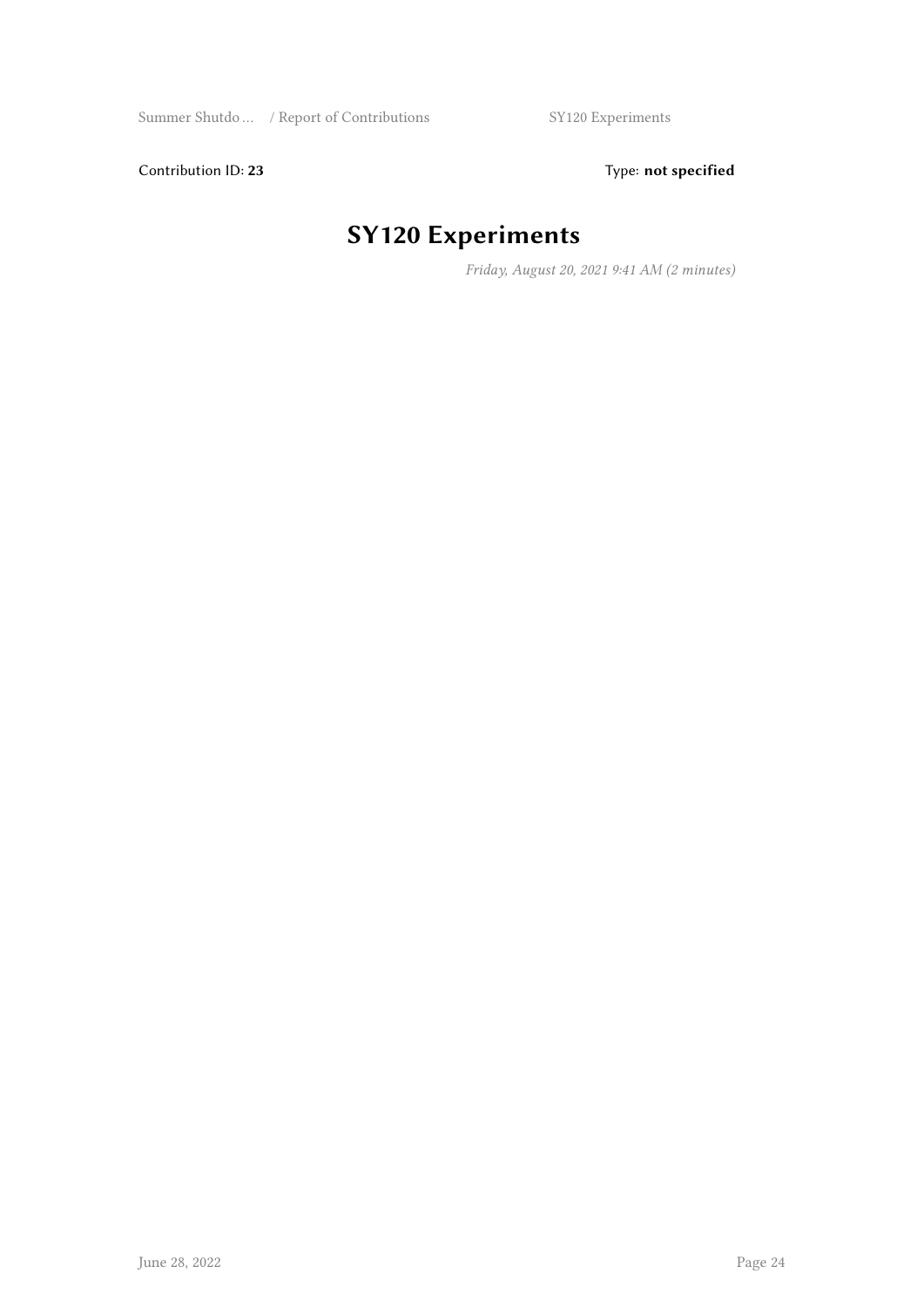Contribution ID: 24 Type: **not specified** 

#### **RF**

*Friday, August 20, 2021 10:10 AM (2 minutes)*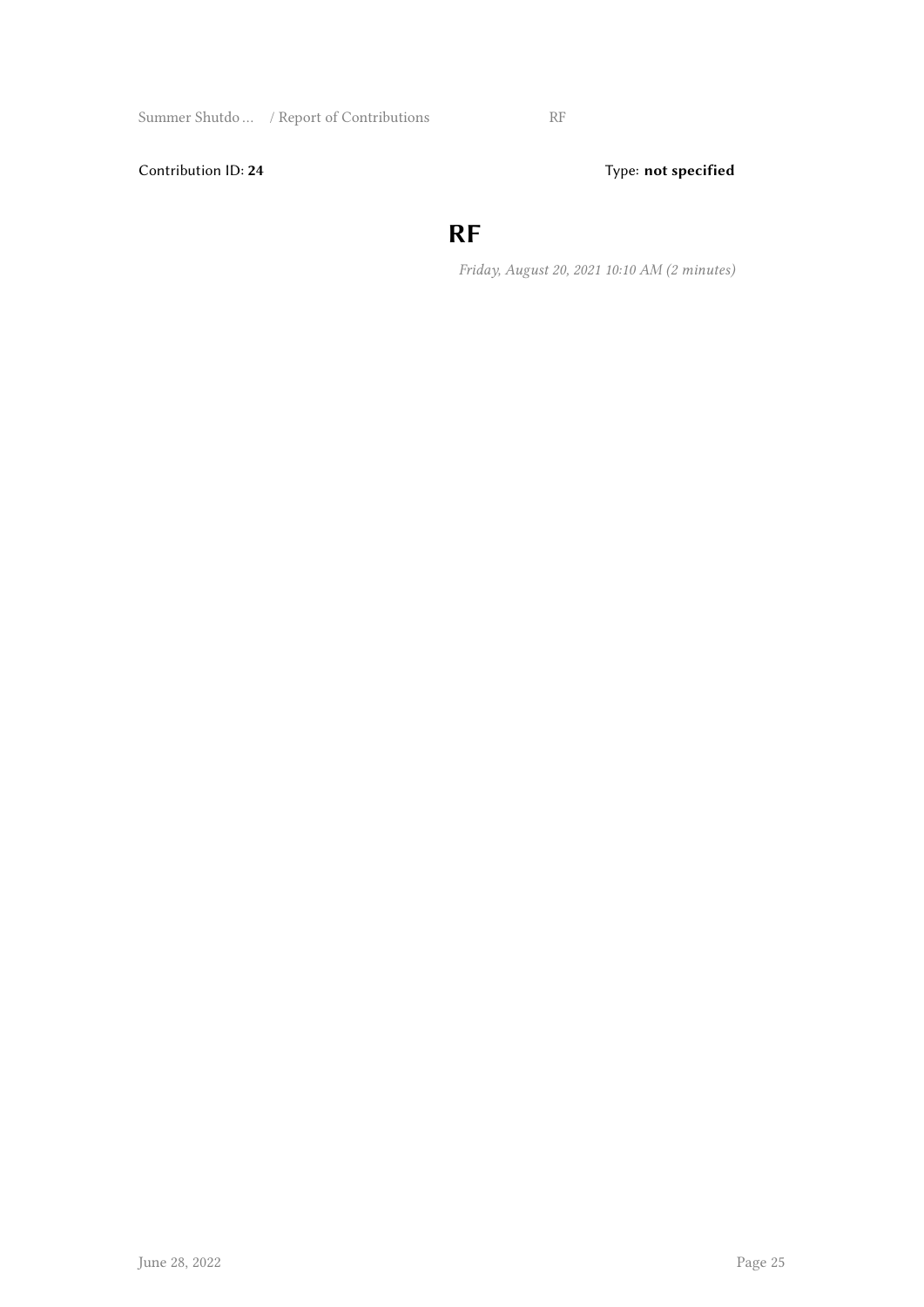Contribution ID: 25 Type: **not specified** 

# **Muon Experiments**

*Friday, August 20, 2021 9:36 AM (2 minutes)*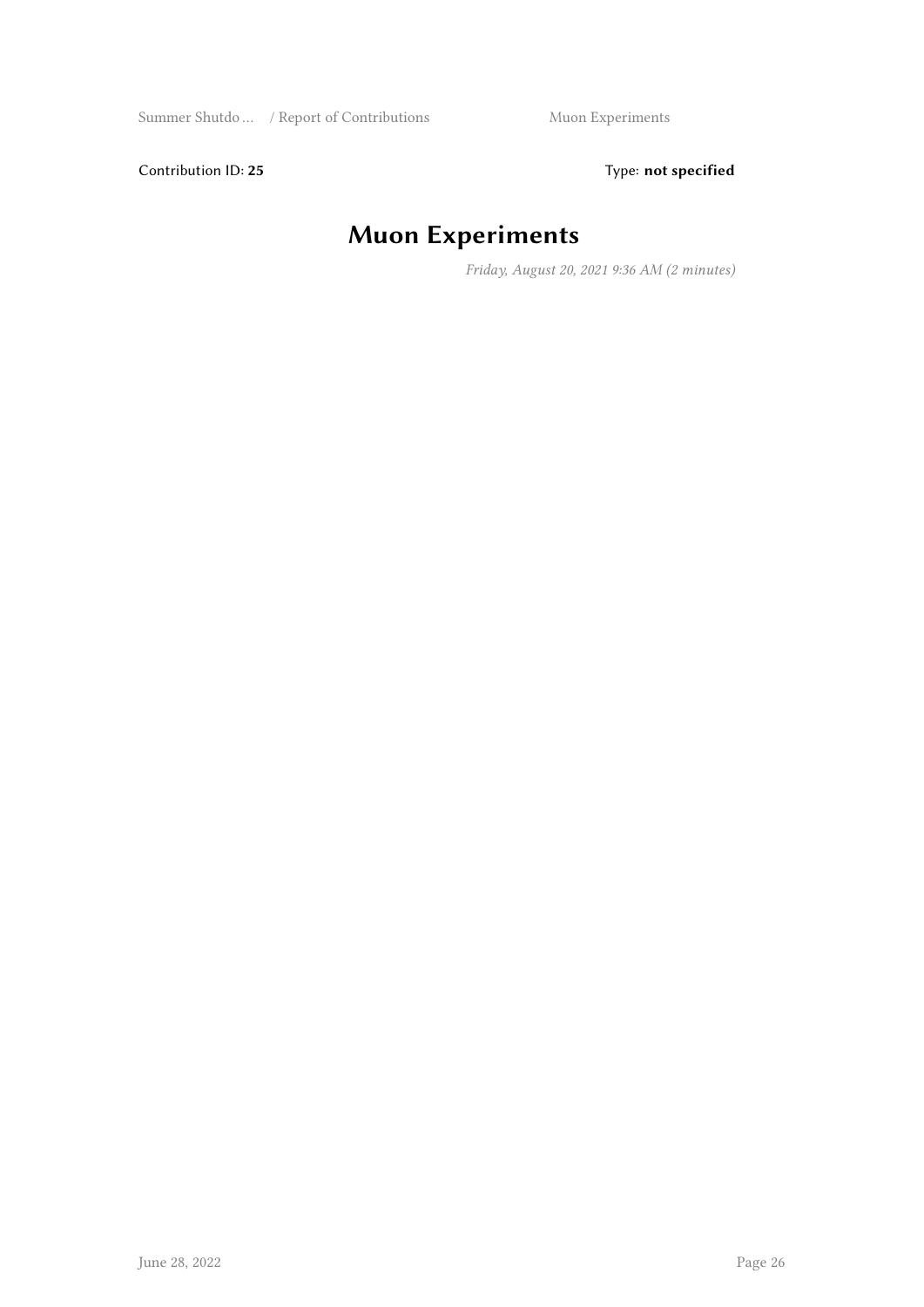Summer Shutdo … / Report of Contributions Linac

Contribution ID: 26 Type: **not specified** 

#### **Linac**

*Friday, August 20, 2021 9:08 AM (3 minutes)*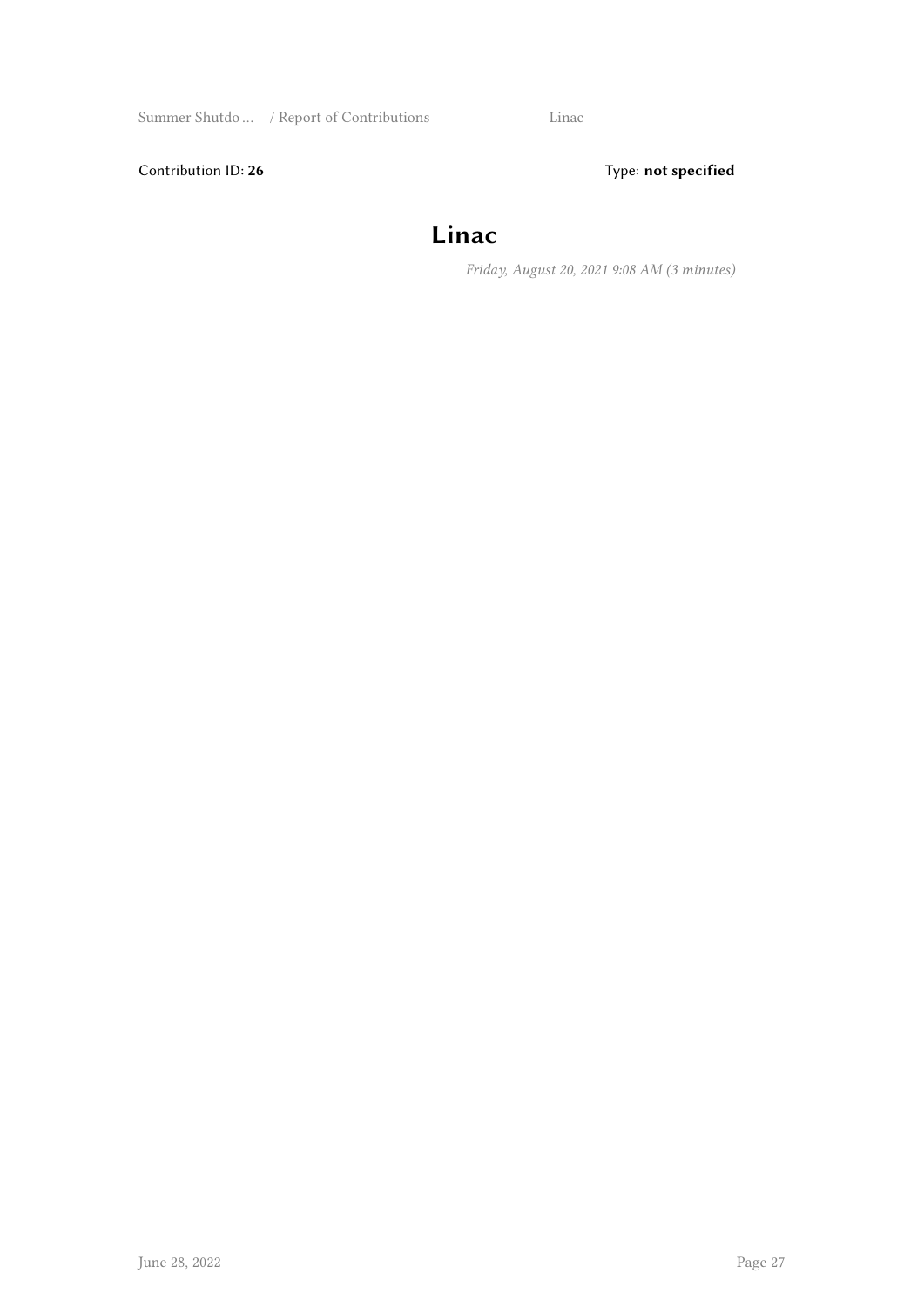Contribution ID: 27 Type: **not specified** 

# **NuMI Experiments**

*Friday, August 20, 2021 9:30 AM (1 minute)*